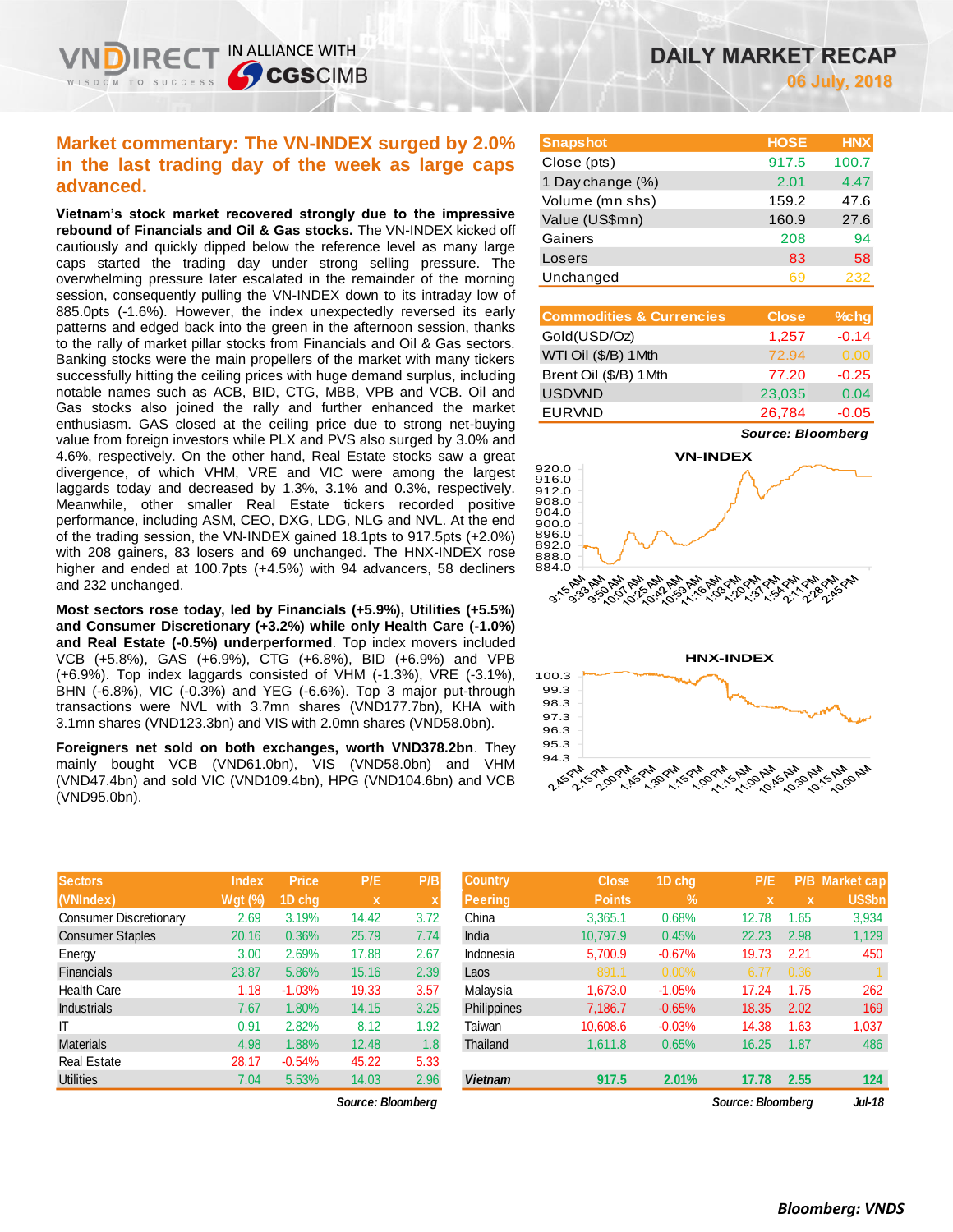## **Market News**

**Oil headed for its biggest weekly loss in a month after a government report showed a surprise increase in U.S. inventories and Saudi Arabia cut pricing for most of its crude grades.** Futures in New York were little changed on Friday, heading for a 1.4% loss this week. Government data showed U.S. crude stockpiles added 1.25mn barrels last week, compared with a drop of 5mn barrels forecast in a Bloomberg survey of analysts. Saudi Arabia lowered August pricing for most of its oil grades after U.S. President Donald Trump demanded that OPEC do more to stabilize markets. *(Bloomberg)*

**Vietnam's Treasury will offer VND6,000bn worth of government bonds on Jul 11.** The State Treasury will auction VND500bn of 5-year notes, VND500bn of 7-year notes, VND2,000bn of 10 year notes, VND2,000bn of 15-year notes, VND500bn of 20-year bonds and VND500bn of 30-year bonds, according to the Hanoi bourse's website. *(Bloomberg)*

**Vietnam's rice exports saw remarkable growth in 1H2018, with yoy increases of 24.6% in volume and 42.2% in value.** In Jun alone, the country shipped abroad about 604,000 tonnes of rice worth US\$317mn, raising the 1H18 figures to 3.6mn tonnes in volume and US\$1.8bn in value, respectively. Vietnamese rice was sold at an average price of US\$505 per tonne in the first five months of the year, up 13.4% yoy. China remained the country's largest rice importer, making up 30% of the market share, with more than 844,000 tonnes valued at US\$449.4mn. The export value also increased in other markets like Iraq (25.7 times), Malaysia (2.8 times), the US (2.4 times), Hong Kong (China) (49%), the Philippines (37.9%) and Ghana (17.9%). Notably, Vietnam's rice exports to Indonesia rose 290.8 times in volume and 269.5 times in value against the same period last year to reach 596,058 tonnes and US\$280.04mn, accounting for 17.3% of the country's total export turnover to Indonesia. Experts forecast that in 4Q18 and 1Q19, rice demand will mainly come from the Philippines. Apart from Indonesia and Malaysia, whose rice demands are expected to remain stable in the upcoming months, Bangladesh and Africa will also be promising markets for Vietnamese rice exporters. Experts also predicted fierce price competition with Thailand from now to the end of this year, as the country has a bumper harvest this year and its currency saw strong devaluation. *(En.vietnamnet.vn)*

## **Notable Corporate Events**

**Saigon Beer – Alcohol – Beverage Corporation (SAB VN) - State stake sale**: Vietnam will sell 53.59% stake in SAB at the initial price of VND320,000/share, saying Mr. Truong Thanh Hoai, Industry and Trade Ministry's Head of Industry Department, at briefing in Ho Chi Minh City. Accordingly, the auction date for SAB stake sale is set for Dec 18, according to statement released at the briefing. Vietnamese investors may buy up to 53.59% stake while foreign investors are limited to 38.59% stake since overseas investors already hold 10.4% stake in SAB. Additionally, the sale of the stake will be conducted in 1 tranche. Besides, 15 large foreign investors have shown interest, including Kirin Holdings, Japan's Asahi Group Holdings and Anheuser-Busch InBev NV, citing SAB's Chairman Vo Thanh Ha. Moreover, the government will consider selling further stake in SAB after this sale. *(Bloomberg)*

*<to be continued>*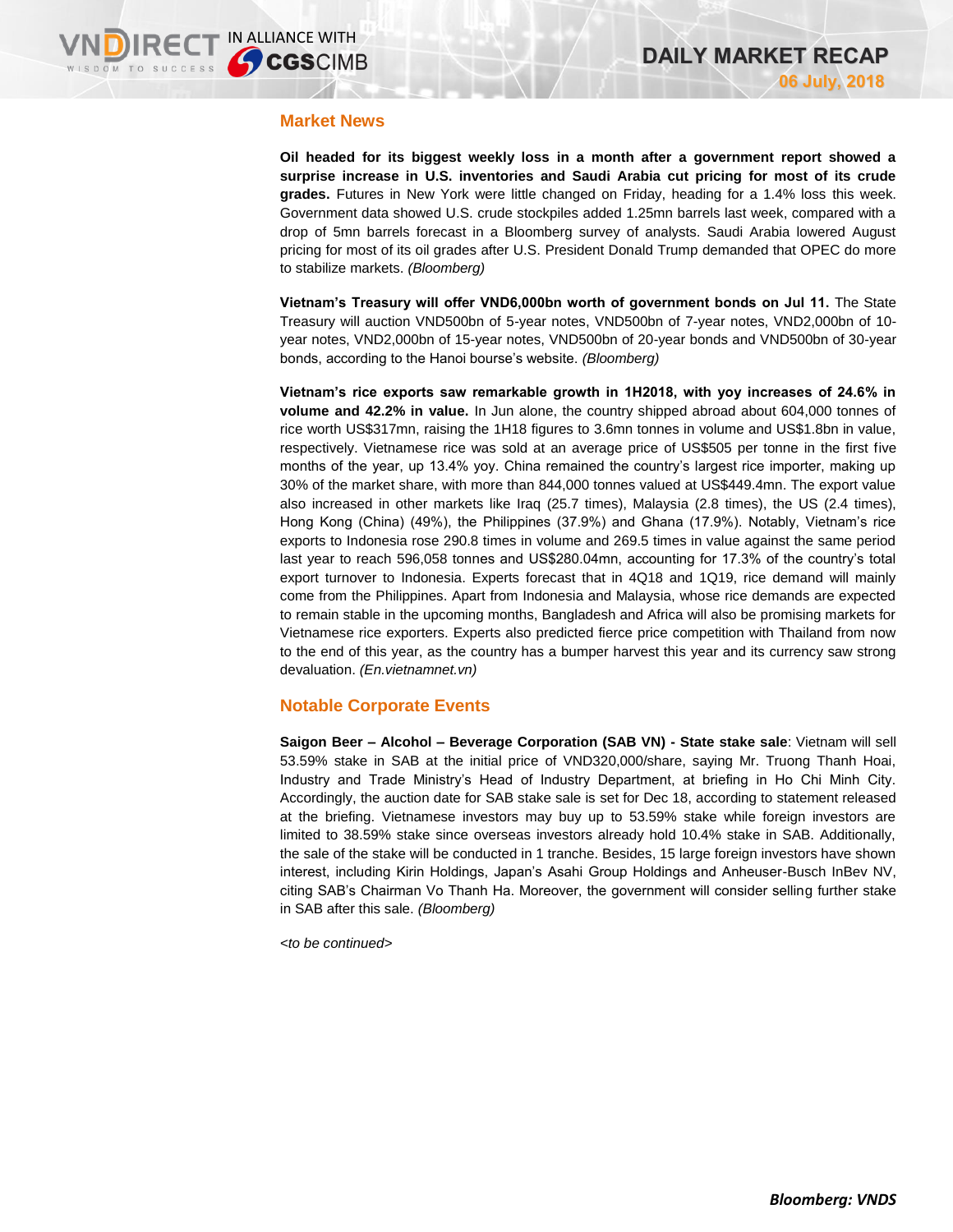# **DAILY MARKET RECAP 06 July, 2018**

# **COVERAGE SUMMARY**

WISDOM TO SUCCESS

VND

IRECT IN ALLIANCE WITH

| Ticker          | Close<br>price | <b>Adjusted</b><br>target<br>price | <b>Upside</b> | <b>Recom-</b><br>endation | <b>Investment thesis summary/Update</b>                                                                                                                                                                                                                                                                                                                                                                                                                                                                                                                                                                                                              | Latest<br>report |
|-----------------|----------------|------------------------------------|---------------|---------------------------|------------------------------------------------------------------------------------------------------------------------------------------------------------------------------------------------------------------------------------------------------------------------------------------------------------------------------------------------------------------------------------------------------------------------------------------------------------------------------------------------------------------------------------------------------------------------------------------------------------------------------------------------------|------------------|
| PC <sub>1</sub> | 32,700         | 40,700                             | 24.5%         | ADD                       | Positive outlook for 2018 with surge in revenue thanks to: (1) New<br>contribution from My Dinh Plaza II and (2) commissioning of two new<br>hydropower plants in Q4, 2017. (3) Back log of VND2,040bn at end of 2017                                                                                                                                                                                                                                                                                                                                                                                                                                | <b>Link</b>      |
| <b>LPB</b>      | 10,500         | 19,000                             | 81.0%         | <b>ADD</b>                | 1. Unique distribution advantage with more than 1000 PTOs across<br>country. Will be able to maintain strong credit growth thanks to good capital<br>buffer (CAR ~13%) and strong liquidity (LDR ~80%).<br>2. FY18 YE P/B cheap relative to peers.                                                                                                                                                                                                                                                                                                                                                                                                   | Link             |
| <b>VJC</b>      | 132,900        | 149,400                            | 12.4%         | <b>HOLD</b>               | 1. 1Q18 transport revenue reached VND6,035bn (+51.9% yoy)<br>2. In 2018, VJC will continue to expand its international network<br>3. VJC may not be able to pass on fuel costs if oil price continues to rise.<br>Moreover VJC appears to be overvalued compared to global peers which<br>are seeing multiple contraction due to rising fuel prices and looming<br>overcapacity in the APAC region                                                                                                                                                                                                                                                   | <b>Link</b>      |
| <b>NLG</b>      | 28,500         | 38,200                             | 34.0%         | ADD                       | 1. NLG is well aligned with the new property market orientation. NLG<br>focuses on durable-demand products (affordable and social apartments<br>and landed properties).<br>2. FY2017 net revenue is forecasted at VND3,454 billion (+36.3% yoy) and<br>NPATMI at VND544 billion (+58% yoy). For 2018, revaluation of Hoang<br>Nam project will secure strong EAT growth. However, the share price is<br>reasonable this year.<br>3. Upside for the stock will come in 2018 as major projects are going to be<br>executed.                                                                                                                            | <b>Link</b>      |
| <b>ACV</b>      | 85,500         | 112,000                            | 31.0%         | ADD                       | 1. Likely beneficiary of air passenger boom over the next decade<br>2. MOT's divestment of ACV stake to be a significant catalyst<br>3. Higher return on capital justifies higher valuation                                                                                                                                                                                                                                                                                                                                                                                                                                                          | <b>Link</b>      |
| <b>DPM</b>      | 16,600         | 15,600                             | $-6.0%$       | <b>HOLD</b>               | 1. High exposure to oil prices (forecasted to average US\$70/bbl in 2018)<br>implies potential further contraction in margins.<br>2. High depreciation burden leads to expected losses for the NPK - NH3<br>expansion project in 2018-2019. This project will only contribute to profits<br>from 2020 onwards as the plants reach full capacity.<br>3. Short to medium term catalysts include a pending change in VAT policy<br>(which would improve gross margin by 3-4% pts) and the acceleration of<br>PVN's divestment process in 2018.                                                                                                          | <b>Link</b>      |
| QNS             | 36,000         | 54,600                             | 51.7%         | <b>ADD</b>                | 1. Soymilk segment is the main growth driver and expected to regain<br>momentum in 2018 with new products.<br>2. Sugarcane prices should temper this year, cushioning some of the<br>impact of falling sugar price. This should protect sugar segment's GPM to<br>further squeeze.<br>3. We recommends an ADD rating for QNS as the increasing profitability<br>contribution from soymilk segment should help QNS close its valuation gap<br>with pure-play consumer stocks.                                                                                                                                                                         | <b>Link</b>      |
| <b>LTG</b>      | 38,800         | 66,270                             | 70.8%         | ADD                       | 1. Booming rice exports to China and Philippines should boost Agrifood<br>sales.<br>2. For 2018, we expect a 7.1% growth in top line to touch VND8,781bn and<br>a 18.4% growth in bottom line to touch VND517bn.                                                                                                                                                                                                                                                                                                                                                                                                                                     | Link             |
| <b>VCB</b>      | 55,000         | 79,500                             | 44.5%         | <b>ADD</b>                | 1. VCB is a well-regarded state-owned commercial bank (SOCB) with an<br>extensive network, a critical role in Vietnam's national payment system and<br>leading card issuer.<br>2. Its strong deposit franchise and large client base would support a gradual<br>shift in loan mix to higher-yield segments such as personal lending, in our<br>view.<br>3. Its asset quality is best in class, with well-controlled NPLs and a high<br>provisioning buffer (NPL of 1.1%, loan loss reserve ratio, LLR, of 131% at<br>$end-FY17$ ).<br>4. We project an enviable net profit CAGR of 17.7% over FY18-20F, with<br>ROE improving to 20.1% by end-FY20F. | Link             |
| <b>MBB</b>      | 20,250         | 33,400                             | 64.9%         | ADD                       | 1. MBB is looking to push fee income through bancassurance and<br>internet/mobile banking.<br>2. High loan growth to be supported by sufficient capital and funding.<br>3. MBB still trades at a discount to peers.                                                                                                                                                                                                                                                                                                                                                                                                                                  | Link             |
| <b>VSC</b>      | 33,000         | 53,400                             | 61.8%         | ADD                       | 1. VSC will boost VGP capacity by a third to 800,000 TEU by 2019 through<br>the additional of a new quay crane and a back-end logistics center which is<br>75% complete at the moment.<br>2. 2018 net profit expected to soar to VND360bn (+34.8% YoY).<br>3. Valuation is attractive due to the foreign investors' sell off over the last<br>few weeks. VSC is currently trading at 12M EV/EBITDA 5.6x, well below<br>the peer average of 6.7x.                                                                                                                                                                                                     | <b>Link</b>      |
| <b>VPB</b>      | 26,950         | 36,700                             | 36.2%         | <b>ADD</b>                | 1. VPB delivered ROA of 1.9% and ROE of 24.8% in FY16, the highest<br>returns-on-capital among local peers and impressive even in a regional                                                                                                                                                                                                                                                                                                                                                                                                                                                                                                         | <b>Link</b>      |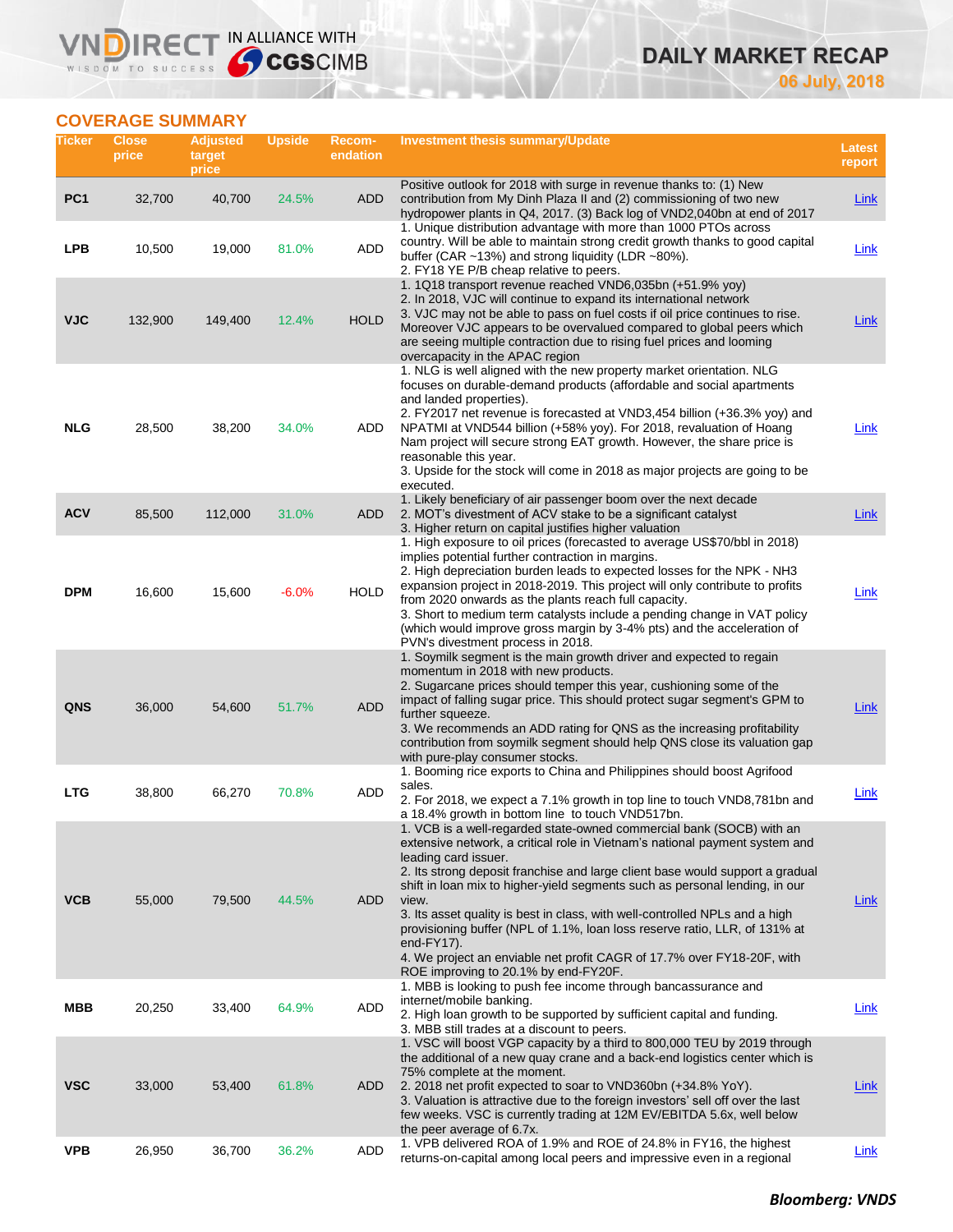# **DAILY MARKET RECAP**

**06 July, 2018**

| Ticker     | <b>Close</b><br>price | Adjusted<br>target<br>price | <b>Upside</b> | <b>Recom-</b><br>endation | Investment thesis summary/Update                                                                                                                                                                                                                                                                                                                                                                                                                                                                                                                                               | <b>Latest</b><br>report |
|------------|-----------------------|-----------------------------|---------------|---------------------------|--------------------------------------------------------------------------------------------------------------------------------------------------------------------------------------------------------------------------------------------------------------------------------------------------------------------------------------------------------------------------------------------------------------------------------------------------------------------------------------------------------------------------------------------------------------------------------|-------------------------|
|            |                       |                             |               |                           | context.<br>2. FY16 NIM of 7.7% was driven by a shift in loan mix towards higher<br>yielding segments, such as consumer finance, retail, household and micro-<br>SME loans.<br>3. Strong topline growth in FY14-16, complemented by an improvement in<br>operational efficiency on continued investments into technology.<br>4. We expect strong earnings growth in FY17-20F with forecasted net profit<br>CAGR of 25.6% and sustained high average ROE of 22.7%.                                                                                                              |                         |
| <b>TCM</b> | 17,000                | 28,700                      | 68.8%         | ADD                       | 1. High property value offsets the lack of foreign room.<br>2. Core segments to perform moderately well in 2018.<br>3. We expect that FY18 core-earnings to grow by a robust 45%.                                                                                                                                                                                                                                                                                                                                                                                              | Link                    |
| <b>HPG</b> | 36,800                | 55,200                      | 50.0%         | ADD                       | 1. Expect higher construction steel consumption across Vietnam in 2018F<br>2. Ability to sustain and even consolidate its leading market position<br>3. Margin expansion from rising steel prices & soft raw material prices<br>4. HPG's long-steel capacity to double over the next 12 months                                                                                                                                                                                                                                                                                 | Link                    |
| <b>PVT</b> | 14,500                | 29,900                      | 106.2%        | ADD                       | 1. PVT has a chartering profile skewed towards fixed rates, which offers<br>protection against the current low-rate environment, while providing<br>potential upside for recovery.<br>2. PVT has the largest tanker fleet and LPG fleet among Vietnam carriers,<br>and is able to ride on growing demand for fossil fuels and LPG from the civil<br>and industrial sectors.<br>3. The company plans to upsize and rejuvenate its fleet over the next few<br>years to respond to Vietnam's increasing refinery capacity and growing<br>demand for LPG.                          | Link                    |
| <b>STK</b> | 14,950                | 26,800                      | 79.3%         | ADD                       | 1. STK is currently the Vietnam's 2nd largest polyester yarn manufacturer,<br>accounting for 28% of the country's total polyester yarn exports.<br>2. Unmet domestic demand and growing demand from export markets,<br>driven by recent trade agreements.<br>3. However, fierce competition from Chinese yarn, as well as input price<br>volatility present downside risks.                                                                                                                                                                                                    | Link                    |
| IDI        | 11,850                | 26,600                      | 124.5%        | <b>ADD</b>                | 1. IDI has gradually risen to become one of the most promising Vietnamese<br>pangasius exporters. The firm has endured multiple downturns in the<br>industry, demonstrating its resilience and good management quality. The<br>share price, however, is volatile.<br>2. We expect that pangasius exports will grow strongly in 2018.<br>3. Fish feed segment and fishmeal/fish fat segment will see strong growth<br>in 2018<br>4. IDI will continue to increase its capacity to support growth over the next<br>2-3 years.<br>5. High dividend yield and attractive valuation | Link                    |
| AAA        | 18,250                | 25,300                      | 38.6%         | ADD                       | 1. AAA is the largest plastic packaging manufacturer and exporter in South<br>East Asia, with current production capacity of 8,000 tonnes/month.<br>2. AAA will be able to capture market share globally in countries such as<br>Japan, as well as the U.S and EU in coming years.<br>3. AAA aims to expand its production and adopt effective cost controls.<br>4. Positive outlook for AAA in 2018.<br>5. AAA's valuation is attractive in light of its strong revenue growth and<br>improving profitability.                                                                | Link                    |

**VNDIRECT IN ALLIANCE WITH**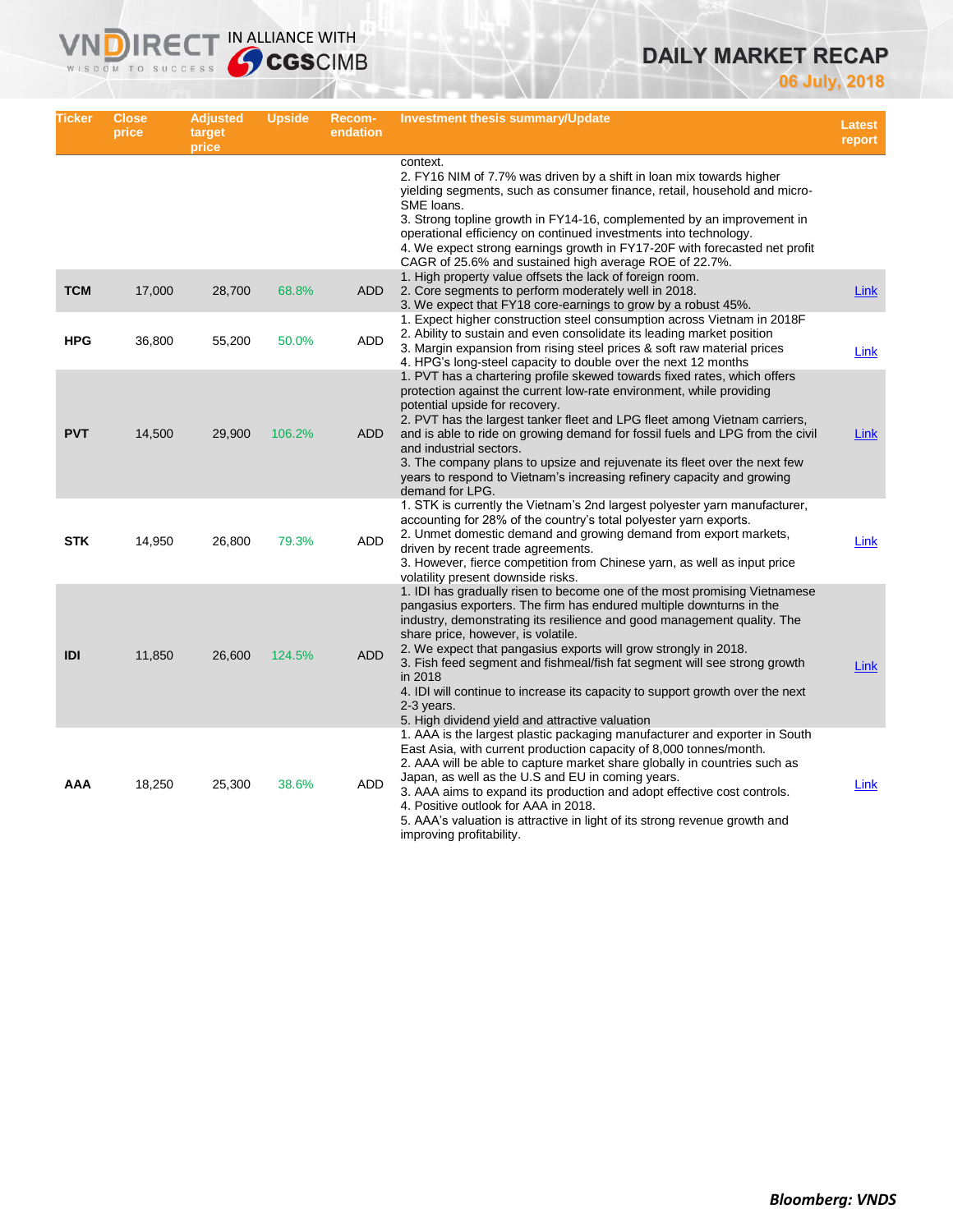# **MARKET MOVEMENTS**

IR<sub>E</sub> WISDOM TO SUCCESS

| <b>HOSE</b>        |              |       |      |         |              |
|--------------------|--------------|-------|------|---------|--------------|
| <b>Top gainers</b> |              |       |      |         | <b>VND</b>   |
| <b>Ticker</b>      | Last         | Cha   | %chq | Vol.    | <b>Index</b> |
|                    | <b>Price</b> |       |      |         | impact       |
| <b>MBB</b>         | 20,250       | 2,203 | 12.2 | 5.40MLN | 1.332        |
| <b>HCM</b>         | 53,500       | 3,500 | 7.0  | 565.980 | 0.151        |
| <b>STB</b>         | 10,400       | 680   | 7.0  | 8.47MLN | 0.427        |
| <b>BID</b>         | 23,100       | 1,500 | 6.9  | 5.06MLN | 1.708        |
| VPB                | 26,950       | 1,750 | 6.9  | 3.99MLN | 0.873        |

IN ALLIANCE WITH

| <b>HOSE</b>        |              |       |         |         |              |                    |              | <b>HNX</b> |         |         |              |
|--------------------|--------------|-------|---------|---------|--------------|--------------------|--------------|------------|---------|---------|--------------|
| <b>Top gainers</b> |              |       |         |         | <b>VND</b>   | <b>Top gainers</b> |              |            |         |         | <b>VND</b>   |
| Ticker             | Last         | Chg   | $%$ chq | Vol.    | <b>Index</b> | Ticker             | Last         | Chg        | $%$ chq | Vol.    | <b>Index</b> |
|                    | <b>Price</b> |       |         |         | impact       |                    | <b>Price</b> |            |         |         | impact       |
| MBB                | 20.250       | 2,203 | 12.2    | 5.40MLN | 1.332        | <b>KHB</b>         | 1.000        | 100        | 11.1    | 336.100 | 0.000        |
| <b>HCM</b>         | 53,500       | 3,500 | 7.0     | 565.980 | 0.151        | <b>DNM</b>         | 16,500       | 1,500      | 10.0    | 100     | 0.000        |
| <b>STB</b>         | 10.400       | 680   | 7.0     | 8.47MLN | 0.427        | <b>PGT</b>         | 4,400        | 400        | 10.0    | 100     | 0.000        |
| <b>BID</b>         | 23,100       | 1,500 | 6.9     | 5.06MLN | 1.708        | <b>SPI</b>         | 1,100        | 100        | 10.0    | 455,300 | 0.000        |
| <b>VPB</b>         | 26,950       | 1,750 | 6.9     | 3.99MLN | 0.873        | VNT                | 29,800       | 2,700      | 10.0    | 100     | 0.000        |
|                    |              |       |         |         |              |                    |              |            |         |         |              |

| <b>Top losers</b> |              |          |        |         | <b>VND</b>   |
|-------------------|--------------|----------|--------|---------|--------------|
| <b>Ticker</b>     | Last         | Cha      | %chq   | Vol.    | <b>Index</b> |
|                   | <b>Price</b> |          |        |         | impact       |
| <b>DGW</b>        | 20,000       | $-1,500$ | $-7.0$ | 729.050 | $-0.020$     |
| <b>COM</b>        | 54,700       | $-4,100$ | $-7.0$ | 890     | $-0.019$     |
| <b>MCP</b>        | 28,700       | $-2,150$ | $-7.0$ | 1,000   | $-0.011$     |
| <b>HVX</b>        | 3.620        | $-270$   | $-6.9$ | 1,000   | $-0.003$     |
| HOT               | 31,750       | $-2,350$ | $-6.9$ | 1,450   | $-0.006$     |

|               | <b>Top index movers</b> |       |         |         | <b>VND</b>   |
|---------------|-------------------------|-------|---------|---------|--------------|
| <b>Ticker</b> | Last                    | Cha   | $%$ chq | Vol.    | <b>Index</b> |
|               | <b>Price</b>            |       |         |         | impact       |
| <b>VCB</b>    | 55,000                  | 3,000 | 5.8     | 3.44MLN | 3.594        |
| <b>GAS</b>    | 79,100                  | 5,100 | 6.9     | 744.380 | 3.250        |
| <b>CTG</b>    | 21,900                  | 1,400 | 6.8     | 7.48MLN | 1.736        |
| <b>BID</b>    | 23,100                  | 1,500 | 6.9     | 5.06MLN | 1.708        |
| <b>MBB</b>    | 20,250                  | 2,203 | 12.2    | 5.40MLN | 1.332        |

|               | <b>VND</b><br><b>Top index laggers</b> |           |        |         |              |  |  |  |  |  |  |  |
|---------------|----------------------------------------|-----------|--------|---------|--------------|--|--|--|--|--|--|--|
| <b>Ticker</b> | Last                                   | Cha       | %chq   | Vol.    | <b>Index</b> |  |  |  |  |  |  |  |
|               | <b>Price</b>                           |           |        |         | impact       |  |  |  |  |  |  |  |
| <b>VHM</b>    | 112,500                                | $-1,500$  | $-1.3$ | 497.040 | $-1.338$     |  |  |  |  |  |  |  |
| <b>VRE</b>    | 36,500                                 | $-1,150$  | $-3.1$ | 1.04MLN | $-0.728$     |  |  |  |  |  |  |  |
| <b>BHN</b>    | 75.600                                 | $-5,500$  | $-6.8$ | 35.200  | $-0.425$     |  |  |  |  |  |  |  |
| <b>VIC</b>    | 106,200                                | $-300$    | $-0.3$ | 1.43MLN | $-0.263$     |  |  |  |  |  |  |  |
| YEG           | 225,000                                | $-16,000$ | $-6.6$ | 16.270  | $-0.146$     |  |  |  |  |  |  |  |

| <b>VND</b><br><b>Top active volume</b> |       |         |         |              |  |  |  |  |  |  |
|----------------------------------------|-------|---------|---------|--------------|--|--|--|--|--|--|
| Last                                   | Cha   | $%$ chq | Vol.    | <b>Index</b> |  |  |  |  |  |  |
| <b>Price</b>                           |       |         |         | impact       |  |  |  |  |  |  |
| 10,400                                 | 680   | 7.0     | 8.47MLN | 0.427        |  |  |  |  |  |  |
| 28,600                                 | 1,750 | 6.5     | 7.57MLN | 0.291        |  |  |  |  |  |  |
| 21,900                                 | 1,400 | 6.8     | 7.48MLN | 1.736        |  |  |  |  |  |  |
| 5,190                                  | 200   | 4.0     | 6.64MLN | 0.062        |  |  |  |  |  |  |
| 23,800                                 | 600   | 2.6     | 6.15MLN | 0.068        |  |  |  |  |  |  |
|                                        |       |         |         |              |  |  |  |  |  |  |

| <b>VND</b><br><b>Top losers</b> |                      |          |         |         |                 | <b>Top losers</b> |                      |          |         |         | <b>VND</b>             |
|---------------------------------|----------------------|----------|---------|---------|-----------------|-------------------|----------------------|----------|---------|---------|------------------------|
| Ticker                          | Last<br><b>Price</b> | Chg      | $%$ chq | Vol.    | Index<br>impact | Ticker            | Last<br><b>Price</b> | Chg      | $%$ chq | Vol.    | <b>Index</b><br>impact |
| <b>DGW</b>                      | 20,000               | $-1,500$ | -7.0    | 729.050 | $-0.020$        | BII               | 800                  | $-100$   | $-11.1$ | 439.100 | 0.000                  |
| <b>COM</b>                      | 54,700               | $-4,100$ | $-7.0$  | 890     | $-0.019$        | TV <sub>3</sub>   | 49,900               | $-5,500$ | $-9.9$  | 100     | 0.000                  |
| <b>MCP</b>                      | 28,700               | $-2.150$ | $-7.0$  | .000    | $-0.011$        | C92               | 7,300                | $-800$   | $-9.9$  | 100     | 0.000                  |
| <b>HVX</b>                      | 3,620                | $-270$   | $-6.9$  | 1,000   | $-0.003$        | <b>AME</b>        | 13,900               | $-1.500$ | $-9.7$  | 500     | 0.000                  |
| нот                             | 31,750               | $-2,350$ | $-6.9$  | 1,450   | $-0.006$        | <b>IVS</b>        | 14,200               | $-1,500$ | -9.6    | 474.000 | 0.000                  |

| <b>Top index movers</b> |                      |       |         |         | <b>VND</b>      | Top index movers |                      |        |         |              |                        |
|-------------------------|----------------------|-------|---------|---------|-----------------|------------------|----------------------|--------|---------|--------------|------------------------|
| Ticker                  | Last<br><b>Price</b> | Chg   | $%$ chq | Vol.    | Index<br>impact | Ticker           | Last<br><b>Price</b> | Chg    | $%$ chq | Vol.         | <b>Index</b><br>impact |
| VCB                     | 55,000               | 3,000 | 5.8     | 3.44MLN | 3.594           | <b>ACB</b>       | 32,800               | 2,900  | 9.7     | 7.85MLN      | 2.429                  |
| GAS                     | 79,100               | 5,100 | 6.9     | 744.380 | 3.250           | <b>SHB</b>       | 7,800                | 700    |         | 9.9 11.07MLN | 0.779                  |
| CTG                     | 21.900               | 1.400 | 6.8     | 7.48MLN | 1.736           | <b>PVS</b>       | 15.900               | 700    | 4.6     | 2.75MLN      | 0.170                  |
| <b>BID</b>              | 23,100               | 1,500 | 6.9     | 5.06MLN | 1.708           | <b>DBC</b>       | 23,500               | 500. ا | 6.8     | 195,600      | 0.088                  |
| <b>MBB</b>              | 20,250               | 2,203 | 12.2    | 5.40MLN | 1.332           | <b>SHS</b>       | 12,100               | 600    | 5.2     | 1.20MLN      | 0.055                  |

| <b>Top index laggers</b> |                      |           |        |         | <b>VND</b>      | <b>VND</b><br><b>Top index laggers</b> |                      |          |         |         |                        |  |  |
|--------------------------|----------------------|-----------|--------|---------|-----------------|----------------------------------------|----------------------|----------|---------|---------|------------------------|--|--|
| Ticker                   | Last<br><b>Price</b> | Chg       | %chq   | Vol.    | Index<br>impact | Ticker                                 | Last<br><b>Price</b> | Chg      | $%$ chq | Vol.    | <b>Index</b><br>impact |  |  |
| VHM                      | 112,500              | $-1,500$  | $-1.3$ | 497.040 | $-1.338$        | <b>IVS</b>                             | 14.200               | $-1.500$ | -9.6    | 474.000 | $-0.030$               |  |  |
| <b>VRE</b>               | 36.500               | $-1,150$  | -3.1   | 1.04MLN | $-0.728$        | TTB                                    | 23,300               | $-900$   | $-3.7$  | 433.100 | $-0.029$               |  |  |
| <b>BHN</b>               | 75.600               | $-5.500$  | -6.8   | 35.200  | $-0.425$        | <b>HGM</b>                             | 37.000               | $-3.700$ | $-9.1$  | 200     | $-0.020$               |  |  |
| <b>VIC</b>               | 106.200              | $-300$    | $-0.3$ | .43MLN  | $-0.263$        | <b>VCS</b>                             | 83,100               | $-900$   | $-1.1$  | 120,500 | $-0.020$               |  |  |
| YEG                      | 225,000              | $-16,000$ | -6.6   | 16,270  | $-0.146$        | <b>HHC</b>                             | 39,200               | $-3,300$ | $-7.8$  | 100     | $-0.018$               |  |  |

| <b>Index</b> |
|--------------|
| impact       |
| 0.000        |
| 0.000        |
| 0.000        |
| 0.000        |
| 0.000        |
|              |

*6 Jul Source: Bloomberg*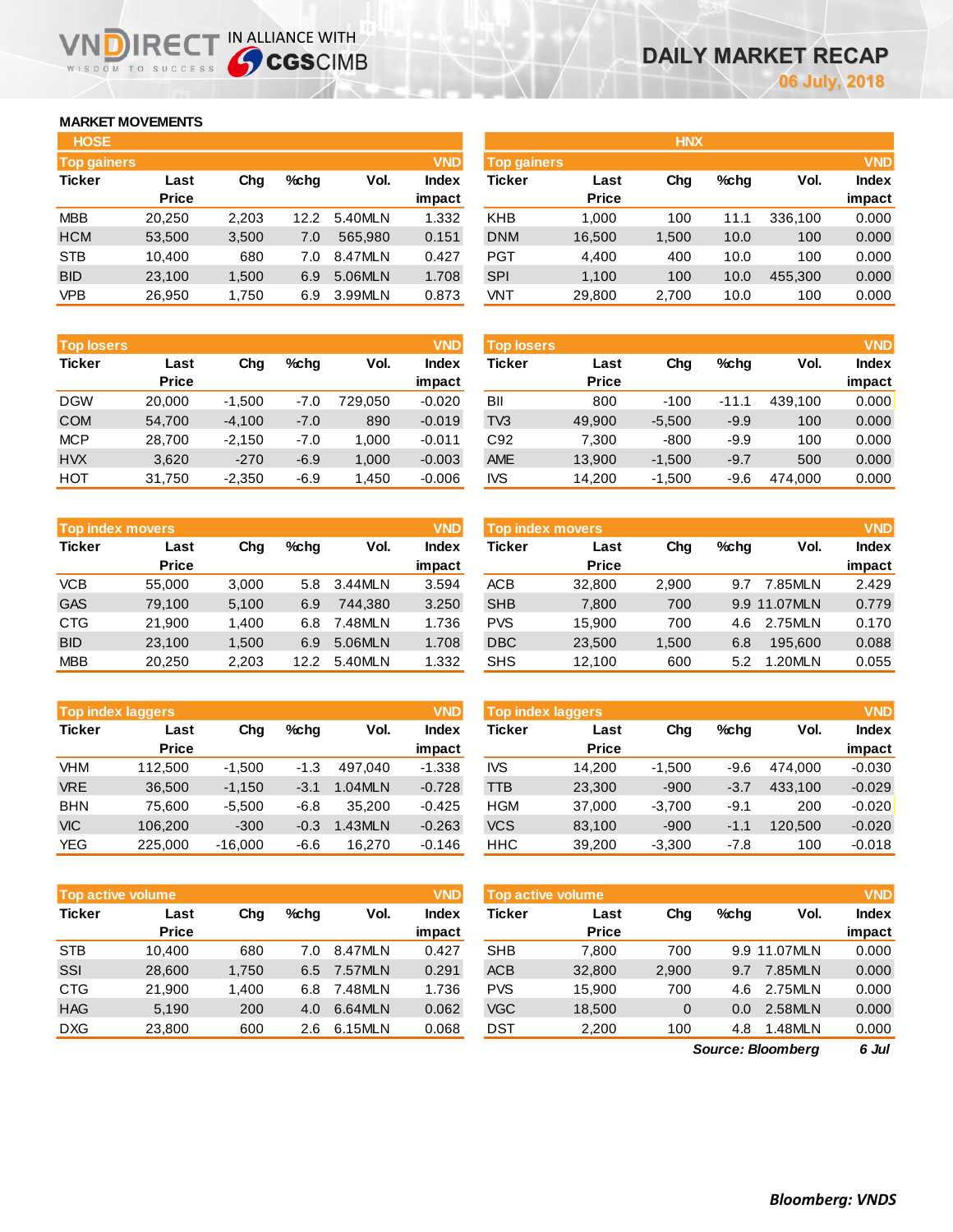## **FOREIGN ACTIVITIES**

WISDOM TO SUCCESS

**IRECT IN ALLIANCE WITH** 

| Volume (Mn'shs)       | <b>HOSE</b> | d/d   | <b>HNX</b> | d/d      | Value (VND'bn)        | <b>HOSE</b> | d/d     | <b>HNX</b> | d/d    |
|-----------------------|-------------|-------|------------|----------|-----------------------|-------------|---------|------------|--------|
| <b>BUY</b>            | 13.5        | 34.2% | 0.3        | $-78.3%$ | <b>BUY</b>            | 487.7       | $-2.5%$ | 2.4        | -89.0% |
| % of market           | 8.6%        |       | 0.6%       |          | % of market           | 13.6%       |         | 0.4%       |        |
| <b>SELL</b>           | 22.1        | 74.9% | 0.9        | 113.7%   | SELL                  | 854.3       | 15.8%   | 14.0       | 180.7% |
| % of market           | 14.1%       |       | 2.0%       |          | % of market           | 23.8%       |         | 2.2%       |        |
| <b>NET BUY (SELL)</b> | (8.57)      |       | (0.6)      |          | <b>NET BUY (SELL)</b> | (366.7)     |         | (11.5)     |        |

*Source: HSX, HNX*



# **Foreign net buy/sell (30 days) in VND'bn**

### **2018 ACCUMULATION**

| Volume (MIn'shs)                          | <b>HOSE</b> | % of 2017 |        | HNX % of 2017 | Value (VND'bn)        |           | HOSE % of 2017 |         | HNX % of 2017 |
|-------------------------------------------|-------------|-----------|--------|---------------|-----------------------|-----------|----------------|---------|---------------|
| <b>BUY</b>                                | 2.821.7     | 79.6%     | 283.4  | 70.7%         | <b>BUY</b>            | 167.951.8 | 99.4%          | 5.378.9 | 64.6%         |
| % of market                               | 10.6%       |           | 3.7%   |               | % of market           | 20.5%     |                | 3.2%    |               |
| <b>SELL</b>                               | 2.519.0     | 77.3%     | 317.5  | 77.9%         | SELL                  | 134.884.7 | 93.3%          | 6.317.8 | 73.3%         |
| % of market                               | 9.4%        |           | 4.2%   |               | % of market           | 16.5%     |                | 3.8%    |               |
| <b>NET BUY (SELL)</b><br>Source: HSX, HNX | 302.7       |           | (34.1) |               | <b>NET BUY (SELL)</b> | 33,067    |                | (938.8) |               |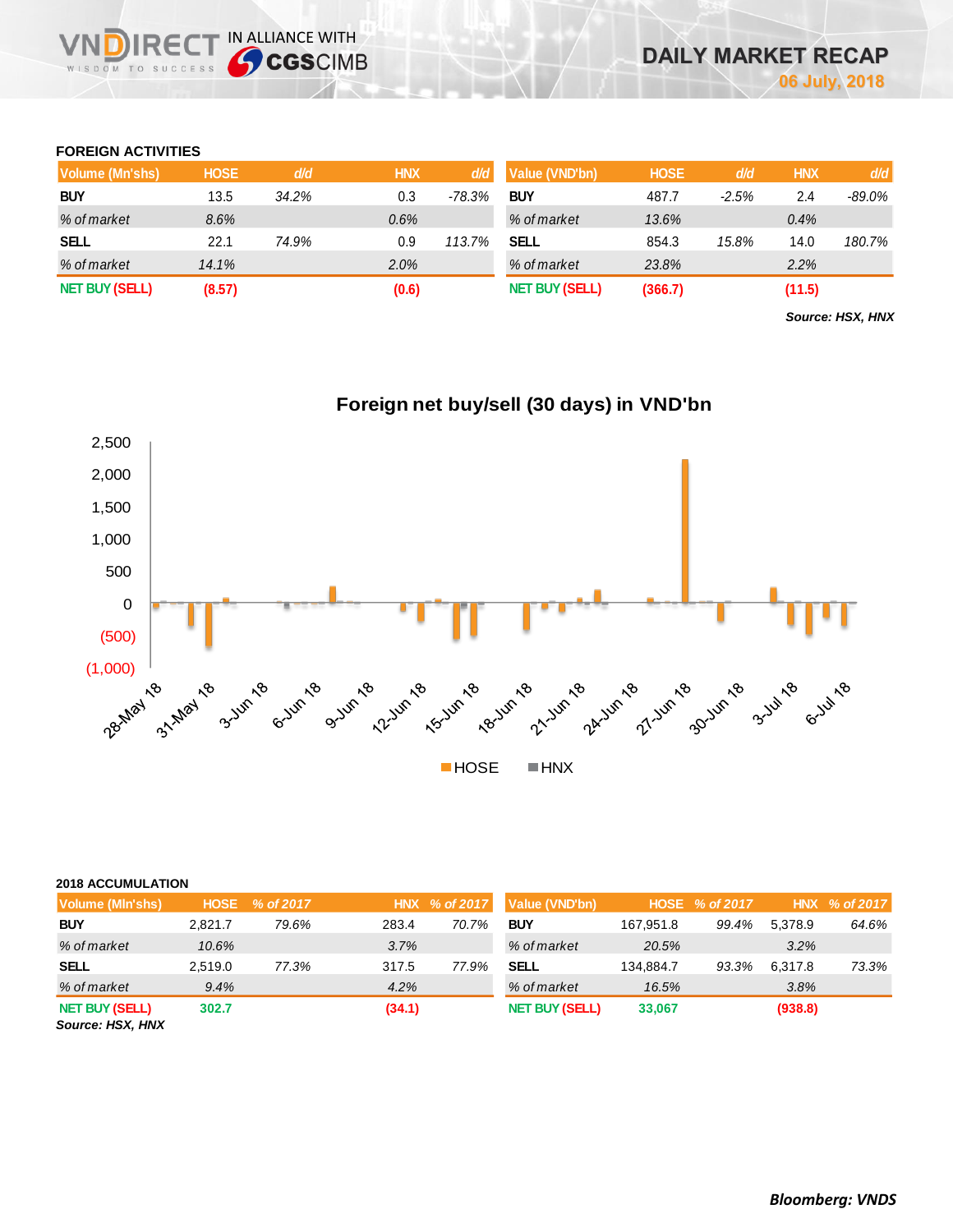## **FOREIGN ACTIVITIES**

WISDOM TO SUCCESS

VIN

**IRECT IN ALLIANCE WITH** 

|               |                                                 | <b>HOSE</b> |         |      |                                                | <b>HNX</b> |         |                        |         |     |       |  |  |
|---------------|-------------------------------------------------|-------------|---------|------|------------------------------------------------|------------|---------|------------------------|---------|-----|-------|--|--|
|               | Top buy by foreigners (value)                   |             |         |      | <b>VND'bn</b><br>Top buy by foreigners (value) |            |         |                        |         |     |       |  |  |
| <b>Ticker</b> | $%$ chq<br>Value<br>Chg<br>Last<br><b>Price</b> |             |         |      | Index<br>impact                                | Ticker     | Value   | <b>Index</b><br>impact |         |     |       |  |  |
| <b>VCB</b>    | 55,000                                          | 3,000       | 5.77    | 61.0 | 3.594                                          | TNG        | 9,900   | $-200$                 | $-1.98$ | 0.5 | 0.000 |  |  |
| <b>VIS</b>    | 31,000                                          | 1,000       | 3.33    | 58.0 | 0.025                                          | <b>VGC</b> | 18,500  | 0                      | 0.00    | 0.4 | 0.000 |  |  |
| <b>VHM</b>    | 112.500                                         | $-1,500$    | $-1.32$ | 47.4 | $-1.344$                                       | TV2        | 102.000 | 3,000                  | 3.03    | 0.3 | 0.000 |  |  |
| <b>BID</b>    | 23,100                                          | 1,500       | 6.94    | 37.7 | 1.708                                          | <b>SHS</b> | 11,500  | 600                    | 5.22    | 0.3 | 0.000 |  |  |
| <b>HPG</b>    | 36,800                                          | 700         | 1.94    | 37.6 | 0.495                                          | <b>PVS</b> | 15,200  | 700                    | 4.61    | 0.2 | 0.000 |  |  |

|               | Top sell by foreigners (value) |        |         |              | <b>VND'bn</b>   | Top sell by foreigners (value) |                      |          |         |       |                 |
|---------------|--------------------------------|--------|---------|--------------|-----------------|--------------------------------|----------------------|----------|---------|-------|-----------------|
| <b>Ticker</b> | Last<br><b>Price</b>           | Chg    | $%$ chg | <b>Value</b> | Index<br>impact | <b>Ticker</b>                  | Last<br><b>Price</b> | Chg      | %chg    | Value | Index<br>impact |
| <b>VIC</b>    | 106.200                        | $-300$ | $-0.28$ | 109.4        | $-0.263$        | VGC                            | 18.500               | 0        | 0.00    | 6.8   | 0.000           |
| <b>HPG</b>    | 36,800                         | 700    | 1.94    | 104.6        | 0.495           | <b>PVS</b>                     | 15.200               | 700      | 4.61    | 2.9   | 0.000           |
| <b>VCB</b>    | 55,000                         | 3,000  | 5.77    | 95.0         | 3.594           | VCG                            | 15.900               | 0        | 0.00    | 0.9   | 0.000           |
| <b>MSN</b>    | 74,000                         | 100    | 0.14    | 68.3         | 0.039           | <b>IVS</b>                     | 14.200               | $-1,500$ | $-9.55$ | 0.9   | 0.000           |
| <b>HDB</b>    | 35,000                         | 2,200  | 6.71    | 64.3         | 0.722           | <b>SHS</b>                     | 11.500               | 600      | 5.22    | 0.5   | 0.000           |

|               | Top net buy by foreigners (value) |       |         |       | <b>VND'bn</b>   | Top net buy by foreigners (value) |                      |        |         |       |                        |
|---------------|-----------------------------------|-------|---------|-------|-----------------|-----------------------------------|----------------------|--------|---------|-------|------------------------|
| <b>Ticker</b> | Last<br><b>Price</b>              | Chg   | $%$ chg | Value | Index<br>impact | Ticker                            | Last<br><b>Price</b> | Chg    | %chg    | Value | <b>Index</b><br>impact |
| VIS           | 31,000                            | 1.000 | 3.33    | 58.0  | 0.025           | TNG                               | 9.900                | $-200$ | $-1.98$ | 0.4   | 0.000                  |
| <b>GAS</b>    | 79,100                            | 5,100 | 6.89    | 24.7  | 3.264           | <b>PIV</b>                        | 1.600                | $-100$ | $-5.88$ | 0.2   | 0.000                  |
| <b>DXG</b>    | 23.800                            | 600   | 2.59    | 13.9  | 0.068           | <b>VCS</b>                        | 84.000               | $-900$ | $-1.18$ | 0.2   | 0.000                  |
| <b>PLX</b>    | 54.400                            | 1,600 | 3.03    | 7.9   | 0.692           | <b>BVS</b>                        | 16.700               | 200    | 5.03    | 0.1   | 0.000                  |
| <b>CTG</b>    | 21.900                            | 1.400 | 6.83    | 5.6   | 1.736           | <b>NDF</b>                        | 1.500                | $-100$ | $-6.25$ | 0.0   | 0.000                  |

|               | Top net sell by foreigners (value), |        |         |          | <b>VND'bn</b>   | Top net sell by foreigners (value) |                      |          |         |         |                 |
|---------------|-------------------------------------|--------|---------|----------|-----------------|------------------------------------|----------------------|----------|---------|---------|-----------------|
| <b>Ticker</b> | Last<br><b>Price</b>                | Chg    | %chq    | Value    | Index<br>impact | Ticker                             | Last<br><b>Price</b> | Chg      | $%$ chg | Value   | Index<br>impact |
| VIC           | 106.200                             | $-300$ | $-0.28$ | $-102.9$ | $-0.263$        | VGC                                | 18.500               | 0        | 0.00    | $-6.41$ | 0.000           |
| <b>HPG</b>    | 36,800                              | 700    | 1.94    | $-67.0$  | 0.495           | <b>PVS</b>                         | 15,200               | 700      | 4.61    | $-2.61$ | 0.000           |
| <b>MSN</b>    | 74.000                              | 100    | 0.14    | $-65.9$  | 0.039           | VCG                                | 15.900               | 0        | 0.00    | $-0.91$ | 0.000           |
| <b>HDB</b>    | 35,000                              | 2,200  | 6.71    | $-47.4$  | 0.722           | <b>IVS</b>                         | 14.200               | $-1,500$ | $-9.55$ | $-0.86$ | 0.000           |
| <b>VCB</b>    | 55,000                              | 3.000  | 5.77    | $-33.9$  | 3.594           | <b>DBC</b>                         | 23,500               | 1.500    | 6.82    | $-0.46$ | 0.000           |

*6-Jul-18*

*Source: Bloomberg, HOSE, HNX*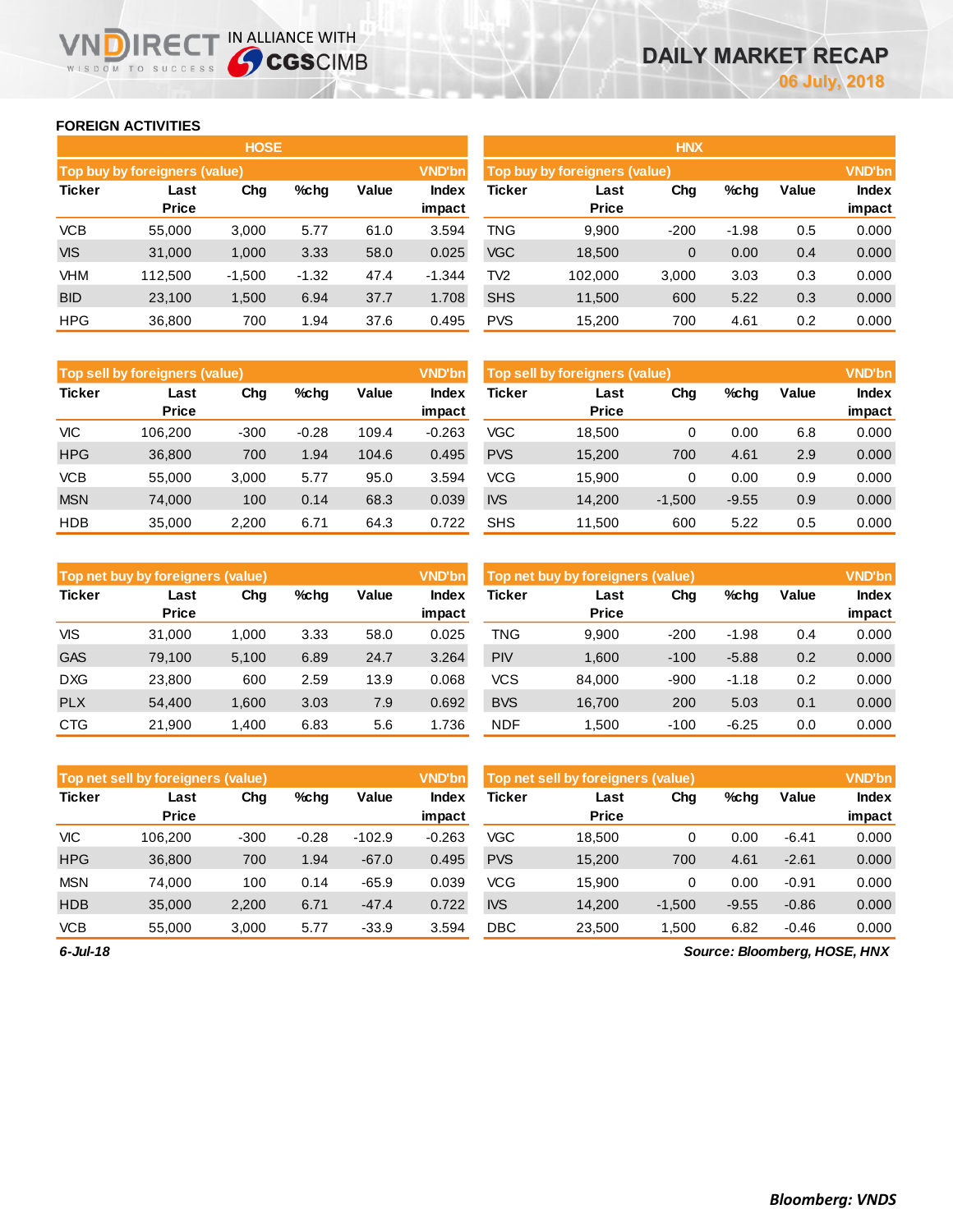# **DAILY MARKET RECAP**

**July, 2018**

## **TOP 60 MARKET CAP STOCKS SNAPSHOT ON HOSE**

IR<sub>E</sub>

WISDOM TO SUCCESS

IN ALLIANCE WITH

| No. Ticker | <b>Price</b>     |            | Price change (%) |            |                |                |               |         | Mkt. Cap Outs. Vol. Float ratio Avail. Fil Ave. daily vol. | P/E                       | P/B          | <b>ROE</b> | <b>ROA</b> |
|------------|------------------|------------|------------------|------------|----------------|----------------|---------------|---------|------------------------------------------------------------|---------------------------|--------------|------------|------------|
|            | <b>VND</b>       | 1M         | 3M               | 6M         | <b>US\$min</b> | <b>MIn'shs</b> | $\frac{9}{6}$ |         | $% (30 \, \text{days-shs})$                                | $\boldsymbol{\mathsf{x}}$ | $\pmb{\chi}$ | $\%$       | $\%$       |
| 1 VIC VM   | 106,200          | 3.5        | $-2.9$           | 60.6       | 14,715         | 3,192          | 49.3          | 20.6    | 2,249,689                                                  | 55.0                      | 9.6          | 16.3       | 2.3        |
| 2 VHM VM   | 112,500          | $-6.3$     | N/A              | <b>N/A</b> | 13,087         | 2,680          | 100.0         | 33.0    | 808,636                                                    | 47.9                      | 3.3          | N/A        | N/A        |
| 3 VNM VM   | 166,000          | $-5.1$     | $-16.2$          | $-22.2$    | 10,458         | 1,451          | 43.9          | 40.4    | 766,953                                                    | 26.6                      | 9.3          | 35.8       | 30.3       |
| 4 VCB VM   | 55,000           | $-6.9$     | $-25.2$          | 1.9        | 8,590          | 3,598          | 22.9          | 9.3     | 2,922,520                                                  | 19.0                      | 3.5          | 19.6       | 1.2        |
| 5 GAS VM   | 79,100           | $-23.1$    | $-39.1$          | $-21.2$    | 6,572          | 1,914          | 4.2           | 45.6    | 760,102                                                    | 15.4                      | 3.4          | 23.9       | 15.9       |
| 6 SAB VM   | 220,000          | $-10.9$    | $-3.2$           | $-16.8$    | 6,125          | 641            | 10.4          | 39.3    | 59,917                                                     | 30.4                      | 9.7          | 34.8       | 23.8       |
| 7 TCB VM   | 28,800           | $-6.1$     | <b>N/A</b>       | <b>N/A</b> | 4,372          | 3,497          | 100.0         | 0.0     | <b>N/A</b>                                                 | 11.2                      | 3.2          | 27.7       | 2.6        |
| 8 CTG VM   | 21,900           | $-24.4$    | $-38.7$          | $-12.7$    | 3,540          | 3,723          | 15.8          | 0.0     | 5,218,097                                                  | 10.4                      | 1.2          | 12.6       | 0.7        |
| 9 BID VM   | 23,100           | $-27.4$    | $-47.5$          | $-15.7$    | 3,428          | 3,419          | 4.4           | 27.5    | 3,057,863                                                  | 11.4                      | 1.7          | 15.1       | 0.6        |
| 10 HPG VM  | 36,800           | $-15.3$    | $-14.7$          | 7.3        | 3,393          | 2,124          | 55.8          | 9.8     | 6,795,337                                                  | 9.3                       | 2.3          | 29.8       | 18.1       |
| 11 MSN VM  | 74,000           | $-13.5$    | $-30.7$          | $-12.6$    | 3,384          | 1,053          | 36.7          | 20.0    | 1,011,831                                                  | 21.5                      | 5.2          | 24.3       | 5.7        |
| 12 VJC VM  | 132,900          | $-8.7$     | $-26.8$          | 7.1        | 3,125          | 542            | 53.2          | 5.4     | 575,280                                                    | 14.0                      | 6.8          | 67.1       | 19.7       |
| 13 VREVM   | 36,500           | $-19.4$    | $-30.5$          | $-22.3$    | 3,012          | 1,901          | 100.0         | 17.0    | 1,519,687                                                  | 46.1                      | 2.7          | 5.7        | 5.6        |
| 14 VPB VM  | 26,950           | $-6.6$     | $-32.2$          | 4.0        | 2,835          | 2,423          | 75.8          | 0.0     | 4,972,896                                                  | 10.1                      | 2.3          | 26.9       | 2.5        |
|            |                  |            |                  |            |                |                |               |         |                                                            |                           |              |            |            |
| 15 PLX VM  | 54,400           | $-19.0$    | $-34.5$          | $-31.1$    | 2,737          | 1,159          | 6.3           | 9.2     | 547,352                                                    | 18.6                      | 3.0          | 16.0       | 5.5        |
| 16 BVH VM  | 75,000           | $-21.1$    | $-30.2$          | 13.3       | 2,282          | 701            | 31.2          | 23.6    | 138,427                                                    | 31.6                      | 3.6          | 11.7       | 1.9        |
| 17 NVL VM  | 52,000           | $-0.4$     | $-32.0$          | $-0.1$     | 2,049          | 907            | 33.9          | 39.6    | 2,762,766                                                  | 20.5                      | 3.4          | 18.7       | 4.7        |
| 18 MBB VM  | 20,250           | $-21.1$    | $-34.2$          | $-7.8$     | 1,910          | 2,173          | 61.4          | 0.0     | 6,274,102                                                  | 10.5                      | 1.5          | 15.2       | $1.5$      |
| 19 MWG VM  | 106,500          | $-10.1$    | 1.1              | $-20.2$    | 1,493          | 323            | 85.6          | 0.0     | 760,190                                                    | 13.5                      | 4.7          | 42.1       | 13.0       |
| 20 HDB VM  | 35,000           | $-19.0$    | $-24.7$          | $-11.6$    | 1,491          | 981            | 100.0         | 2.7     | 1,610,849                                                  | 17.8                      | 2.4          | 14.9       | 1.0        |
| 21 FPT VM  | 40,800           | $-15.9$    | $-25.2$          | $-21.8$    | 1,087          | 614            | 73.9          | 0.0     | 974,775                                                    | 8.2                       | 2.1          | 27.7       | 11.4       |
| 22 ROS VM  | 41,000           | $-33.8$    | $-62.7$          | $-70.3$    | 1,010          | 568            | 27.0          | 46.6    | 827,607                                                    | 29.7                      | 4.1          | 14.7       | 8.6        |
| 23 STB VM  | 10,400           | $-21.8$    | $-35.4$          | $-23.5$    | 814            | 1,804          | 94.0          | 13.1    | 4,813,320                                                  | 13.7                      | 0.8          | 5.8        | 0.4        |
| 24 TPB VM  | 26,700           | $-7.6$     | <b>N/A</b>       | <b>N/A</b> | 772            | 666            | 95.3          | 0.0     | 295,834                                                    | 15.6                      | 2.3          | 15.9       | $0.8\,$    |
| 25 BHN VM  | 75,600           | $-31.7$    | $-37.9$          | $-45.8$    | 761            | 232            | 0.9           | 31.4    | 1,757                                                      | 27.3                      | 4.6          | 17.3       | 6.7        |
| 26 EIB VM  | 14,000           | $-8.5$     | $-6.4$           | 8.5        | 747            | 1,229          | 83.8          | 0.0     | 258,548                                                    | 15.2                      | 1.2          | 8.0        | 0.8        |
| 27 SSIVM   | 28,600           | $-15.6$    | $-31.7$          | $-1.0$     | 621            | 500            | 59.8          | 44.8    | 5,150,614                                                  | 11.0                      | 1.6          | 14.8       | 7.2        |
| 28 PNJ VM  | 86,500           | $-29.8$    | $-33.1$          | $-3.2$     | 609            | 162            | 64.4          | 0.0     | 564,900                                                    | 17.8                      | 4.4          | 32.8       | 19.6       |
| 29 DHG VM  | 104,000          | $-5.5$     | $-7.4$           | $-4.7$     | 590            | 131            | 31.8          | 53.1    | 204,456                                                    | 23.9                      | 4.9          | 19.5       | 15.9       |
| 30 KDH VM  | 29,700           | $-11.7$    | $-24.1$          | 1.9        | 500            | 388            | 61.1          | 4.8     | 90,684                                                     | 17.7                      | 1.8          | 10.2       | 5.8        |
| 31 CTD VM  | 138,900          | $-15.3$    | $-10.4$          | $-38.9$    | 472            | 78             | 88.0          | 7.0     | 276,107                                                    | 6.9                       | 1.4          | 22.0       | 12.6       |
| 32 GEX VM  | 31,000           | $-10.0$    | $-21.3$          | <b>N/A</b> | 456            | 339            | 77.6          | 33.4    | 327,934                                                    | 10.2                      | 1.9          | 22.3       | 6.9        |
| 33 HNG VM  | 11,200           | 30.2       | 22.8             | 17.3       | 431            | 887            | 44.8          | 56.2    | 2,353,678                                                  | 16.0                      | 0.9          | 5.0        | 1.7        |
| 34 REE VM  | 30,700           | $-12.2$    | $-22.2$          | $-27.8$    | 413            | 310            | 84.4          | 0.0     | 383,854                                                    | 6.7                       | 1.2          | 19.2       | 10.9       |
| 35 VCIVM   | 75,600           | $-18.0$    | $-35.9$          | $-9.1$     | 394            | 120            | 95.1          | 8.3     | 95,665                                                     | 13.1                      | 3.0          | 30.5       | 13.9       |
| 36 NT2 VM  | 29,600           | $-0.7$     | $-10.3$          | $-13.2$    | 370            | 288            | 32.1          | 28.0    | 314,875                                                    | 11.2                      | 1.6          | 14.6       | 6.8        |
| 37 DXG VM  | 23,800           | $-29.8$    | $-31.4$          | 23.7       | 354            | 342            | 71.8          | 5.3     | 4,149,750                                                  | 8.8                       | 2.0          | 24.6       | 10.9       |
| 38 SBT VM  | 14,900           | $-4.5$     | $-17.5$          | $-30.7$    | 320            | 495            | 47.4          | 92.7    | 2,014,066                                                  | 13.4                      | 1.2          | 7.4        | 3.3        |
| 39 TCH VM  | 20,450           | $-25.9$    | $-6.6$           | $-4.9$     | 314            | 353            | 51.2          | 45.2    | 829,603                                                    | 16.8                      | 1.7          | 10.0       | 9.2        |
| 40 GMD VM  | 24,250           | $-17.5$    | $-20.2$          | $-32.8$    | 303            | 288            | 59.6          | $0.0\,$ | 481,205                                                    | 4.2                       | 1.2          | 29.8       | 16.8       |
| 41 HCM VM  | 53,500           | $-23.6$    | $-39.9$          | $-13.1$    | 301            | 130            | 38.0          | 39.8    | 292,156                                                    | 8.8                       | 2.3          | 28.3       | 15.5       |
| 42 KDC VM  |                  |            | $-7.0 -18.1$     | $-25.5$    | 295            | 206            | 39.5          | 29.1    |                                                            | 22.0                      | 1.1          | 5.0        | 3.2        |
|            | 33,000<br>55,600 |            |                  |            |                |                |               |         | 158,361                                                    |                           |              |            |            |
| 43 PAN VM  |                  | $-11.9$    | $-23.4$          | 23.6       | 290            | 120            | 59.8          | 59.4    | 48,673<br><b>N/A</b>                                       | 14.6                      | 2.4          | 16.5       | 7.6        |
| 44 VPI VM  | 41,300           | <b>N/A</b> | <b>N/A</b>       | <b>N/A</b> | 287            | 160            | 100.0         | 38.8    |                                                            | 9.6                       | 3.6          | 38.8       | 13.1       |
| 45 PDR VM  | 24,600           | $-23.8$    | $-32.0$          | $-20.9$    | 284            | 266            | 37.4          | 41.6    | 924,458                                                    | 12.3                      | 2.2          | 19.7       | 5.5        |
| 46 DPM VM  | 16,600           | $-7.5$     | $-21.9$          | $-23.9$    | 282            | 391            | 35.2          | 28.8    | 868,213                                                    | 11.6                      | 0.8          | 8.0        | 6.1        |
| 47 CII VM  | 25,400           | $-13.0$    | $-24.4$          | $-32.4$    | 272            | 246            | 69.2          | 13.4    | 616,209                                                    | 21.0                      | 1.3          | 6.1        | 1.5        |
| 48 YEG VM  | 225,000          | <b>N/A</b> | N/A              | <b>N/A</b> | 267            | 27             | 100.0         | 0.0     | <b>N/A</b>                                                 | 91.0                      | 17.6         | 29.0       | 11.6       |
| 49 NLG VM  | 28,500           | $-10.7$    | $-25.0$          | 11.7       | 260            | 210            | 62.1          | 0.0     | 498,582                                                    | 10.2                      | 2.0          | 19.1       | 7.9        |
| 50 PPC VM  | 17,200           | $-3.9$     | $-16.1$          | $-23.0$    | 239            | 321            | 24.6          | 33.5    | 177,659                                                    | 6.1                       | 1.0          | 16.1       | 10.8       |
| 51 DCM VM  | 10,200           | $-7.3$     | $-22.1$          | $-28.7$    | 234            | 529            | 24.4          | 44.9    | 395,129                                                    | 10.0                      | 0.8          | 8.7        | 4.9        |
| 52 PME VM  | 71,000           | 0.6        | $-2.6$           | $-5.6$     | 231            | 75             | 99.0          | 0.0     | 6,727                                                      | 16.4                      | 3.3          | 19.3       | 16.0       |
| 53 KBC VM  | 11,300           | $-11.0$    | $-23.4$          | $-22.1$    | 230            | 470            | 75.4          | 31.4    | 2,317,920                                                  | 8.6                       | 0.6          | 7.5        | 4.0        |
| 54 VHC VM  | 57,100           | $-7.9$     | $-21.0$          | $-0.3$     | 229            | 92             | 28.3          | 59.9    | 227,888                                                    | 8.6                       | 1.8          | 22.7       | 12.3       |
| 55 LGC VM  | 25,900           | 37.8       | 25.4             | 17.7       | 217            | 193            | <b>N/A</b>    | 4.0     | 465                                                        | 30.0                      | 2.0          | 6.9        | 1.8        |
| 56 TLG VM  | 98,000           | 0.0        | $-1.1$           | $-4.4$     | 215            | 51             | 26.7          | 72.1    | 689                                                        | 20.0                      | 4.5          | 23.6       | 18.8       |
| 57 PVD VM  | 12,900           | $-15.1$    | $-29.9$          | $-48.3$    | 214            | 383            | 48.1          | 25.3    | 893,641                                                    | <b>N/A</b>                | 0.4          | 0.1        | 0.0        |
| 58 FRT VM  | 72,000           | $-19.4$    | <b>N/A</b>       | <b>N/A</b> | 213            | 68             | 91.5          | 2.1     | 47,754                                                     | 17.4                      | 6.1          | 42.9       | 6.8        |
| 59 HAG VM  | 5,190            | 11.4       | $-16.2$          | $-32.6$    | 209            | 927            | 61.3          | 39.8    | 5,136,084                                                  | 32.5                      | 0.4          | 0.5        | 0.1        |
| 60 VCF VM  | 179,000          | $-3.8$     | 0.0              | $-41.3$    | 207            | 27             | 0.6           | 48.4    | 460                                                        | 8.6                       | 5.2          | 36.7       | 25.4       |
|            |                  |            |                  |            |                |                |               |         | <b>Source: Bloomberg</b>                                   |                           |              | 6 Jul      |            |